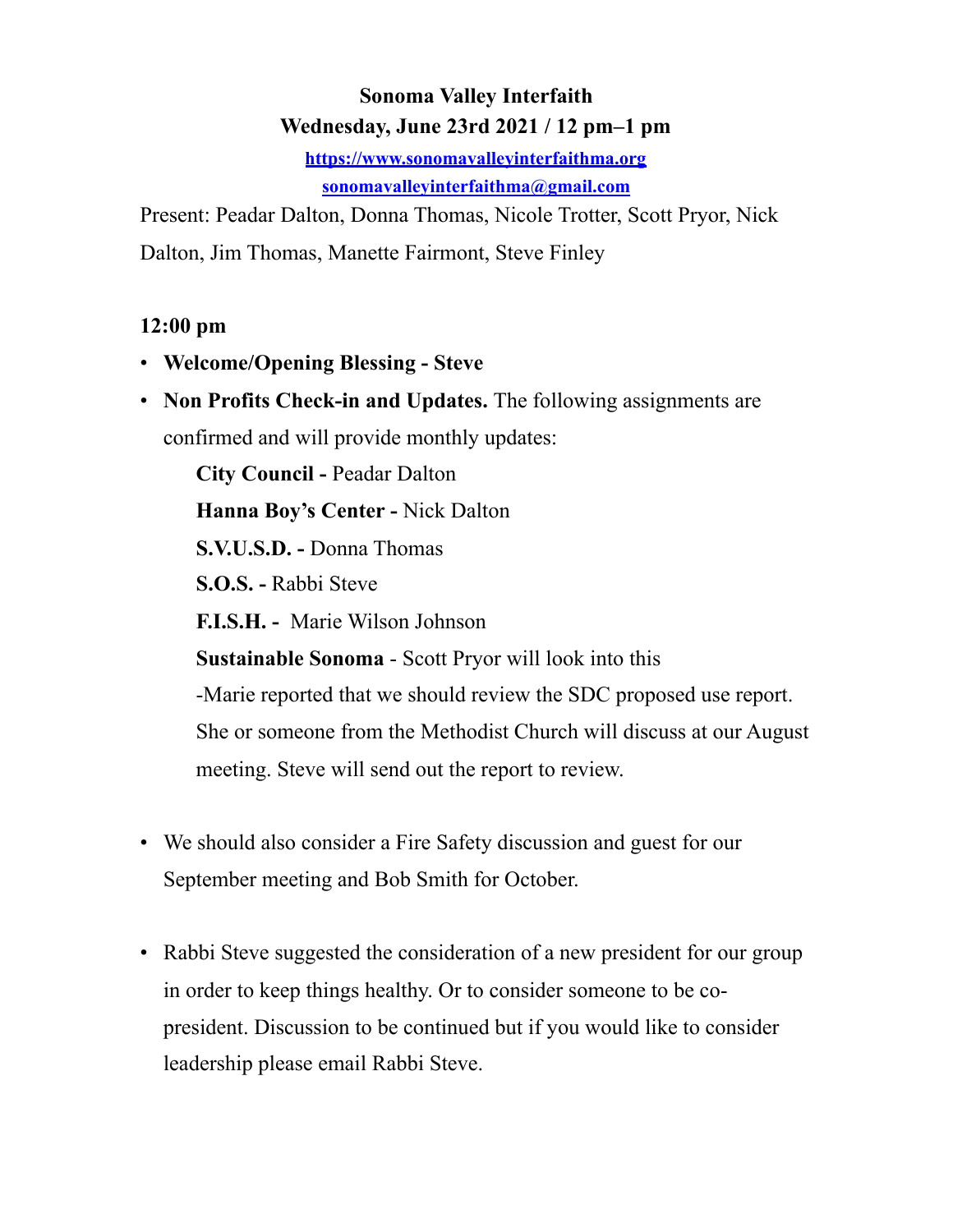#### **12:30 pm**

#### • **Guest: Police Chief Orlando Rodriguez**

The chief reports that the status of the department is much the same as most other departments. Pre-judging "police officers" is prevalent. However, a recent review of the department shows of the 8,271 call or contacts from officers only .03% needed some sort of use of force (cuffs, restraint, or weapons) a low percent. All use of force contacts are reported and reviewed by a supervisor or sergeant then sent to the chief to determine is officer training is needed.

In 2020 there were 3 citizen complaints agains officers reporting wrongdoing or unprofessional conduct. After investigation all were marked unfounded.

In an effort to be more transparent, beginning July 1st officers will complete questionnaires regarding racial identity of contacts to monitor if officers could be profiling. Current review of contacts show relevance to majority community race, in Sonoma most contacts are white/Caucasian. The Department of Justice will gather and review the new questionnaires from each department.

We now have 10 deputies (1 for every 1000 residents). We have been approved for 2 motorcycle cops for traffic enforcement.

Gang violence and the prevalence of the Norteno gang in Santa Rosa is on the rise and has begun to trickle into outlying communities, including Sonoma Valley. Of the 7 shootings in Santa Rosa, 90% were gang related. Since teachers are often the ones who identify students who may be involved in gangs or need support, it would be great to have Student Resource Officers in all schools. To read about this program visit [here](https://santarosasheriff.org/school-resource-officers-sro/).

Youth in the valley are directed to the Sonoma Valley Youth and Family Services Program. Read more [here.](https://www.sonomacity.org/sonoma-valley-youth-family-services/) Directed by Bob Smith, we should consider him as a guest in the Fall.

### **How can we help?**

Continue to give thanks to officers for their work. Email any complaints or matters of concern to the chief. Please discuss with your youth group leaders and parents to reach out for support if they know of any youth in need of support for mental health or if they have concerns with gang issues. -Scott offer their facility for emergency use for evacuations or other emergency events.